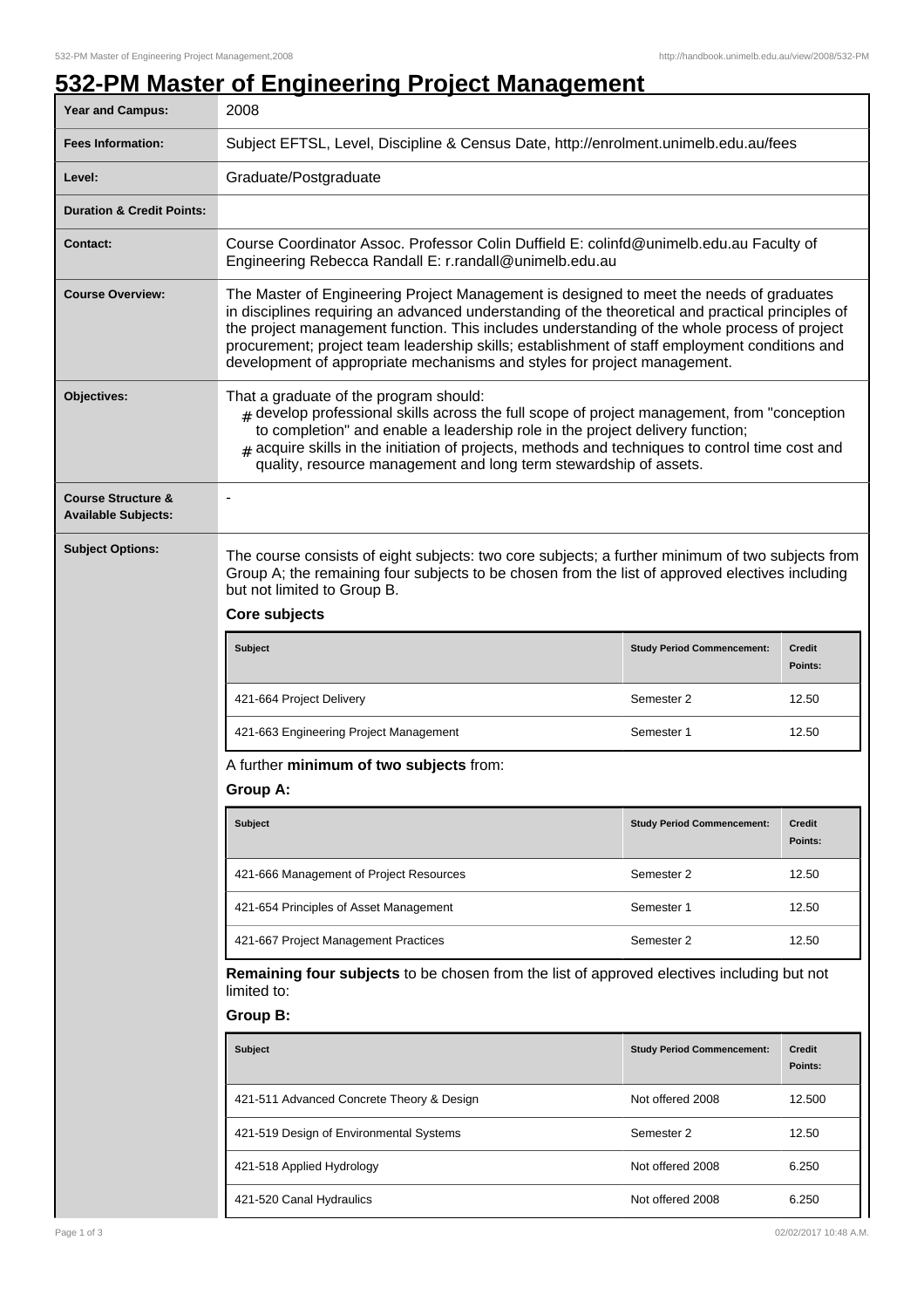| 421-516 Hydraulics and Hydrology                 | Semester 2             | 12.50  |
|--------------------------------------------------|------------------------|--------|
| 421-625 Case Studies in Development Technologies | 2                      | 12.500 |
| 421-521 Coastal Engineering                      | Not offered 2008       | 12.500 |
| 421-513 Computer Aided Design (Masters)          | Not offered 2008       | 6.250  |
| 421-626 Design of Energy Systems                 | Semester 2             | 12.50  |
| 421-517 Earthquake Engineering (Masters)         | Not offered 2008       | 6.250  |
| 421-629 Energy Efficiency Technology             | Semester 2             | 12.50  |
| 421-619 Energy for Sustainable Development       | Semester 2             | 12.50  |
| 421-825 Energy from Biomass and Wastes           | Not offered 2008       | 12.500 |
| 421-505 Engineering Hydraulics                   | Semester 1             | 12.50  |
| 421-680 Engineering for Sustainable Environments | Summer                 | 12.50  |
| 421-553 Engineering Systems Management (Masters) | 1                      | 12.500 |
| 421-522 Environmental Engineering Design         | Semester 2             | 12.50  |
| 421-604 Environmental Management ISO 14000       | Semester 2             | 12.50  |
| 421-525 Field Data Acquisition and Analysis      | Semester 1             | 12.50  |
| 421-636 Applied Fortran Programming              | Semester 2             | 12.50  |
| 421-602 Air Quality Control                      | Semester 1             | 12.50  |
| 421-514 General Structural Design                | Not offered 2008       | 6.250  |
| 421-539 Geotechnical Applications                | Semester 2             | 12.50  |
| 421-697 Heating, Ventilation and Airconditioning | Semester 1             | 12.50  |
| 421-515 High Rise Structures (Masters)           | Not offered 2008       | 12.500 |
| 421-637 Indoor Environment Quality               | Not offered 2008       | 12.500 |
| 421-523 Occupational Health and Safety Basics    | Semester 1, Semester 2 | 12.50  |
| 421-605 Managing Water Borne Risks               | Semester 2             | 12.50  |
| 421-681 Management for the Environment           | Semester 2             | 12.50  |
| 421-668 Sustainable Irrigation System Management | Semester 1             | 12.50  |
| 421-640 Water Supply and Waste Water Management  | Semester 1             | 12.50  |
| 421-580 Hydrological Processes 1                 | Semester 1             | 12.50  |
| 421-581 Hydrological Processes 2                 | Semester 1             | 12.50  |
| 421-609 Technology in Society                    | Semester 1             | 12.50  |
| 421-606 Solid Wastes to Sustainable Resources    | Semester 1             | 12.50  |
| 421-649 Special Studies                          | Semester 1, Semester 2 | 12.50  |
| 421-512 Structural Dynamics                      | Not offered 2008       | 6.250  |
| 421-627 Sustainable Water Resources Management   | Semester 2             | 12.50  |